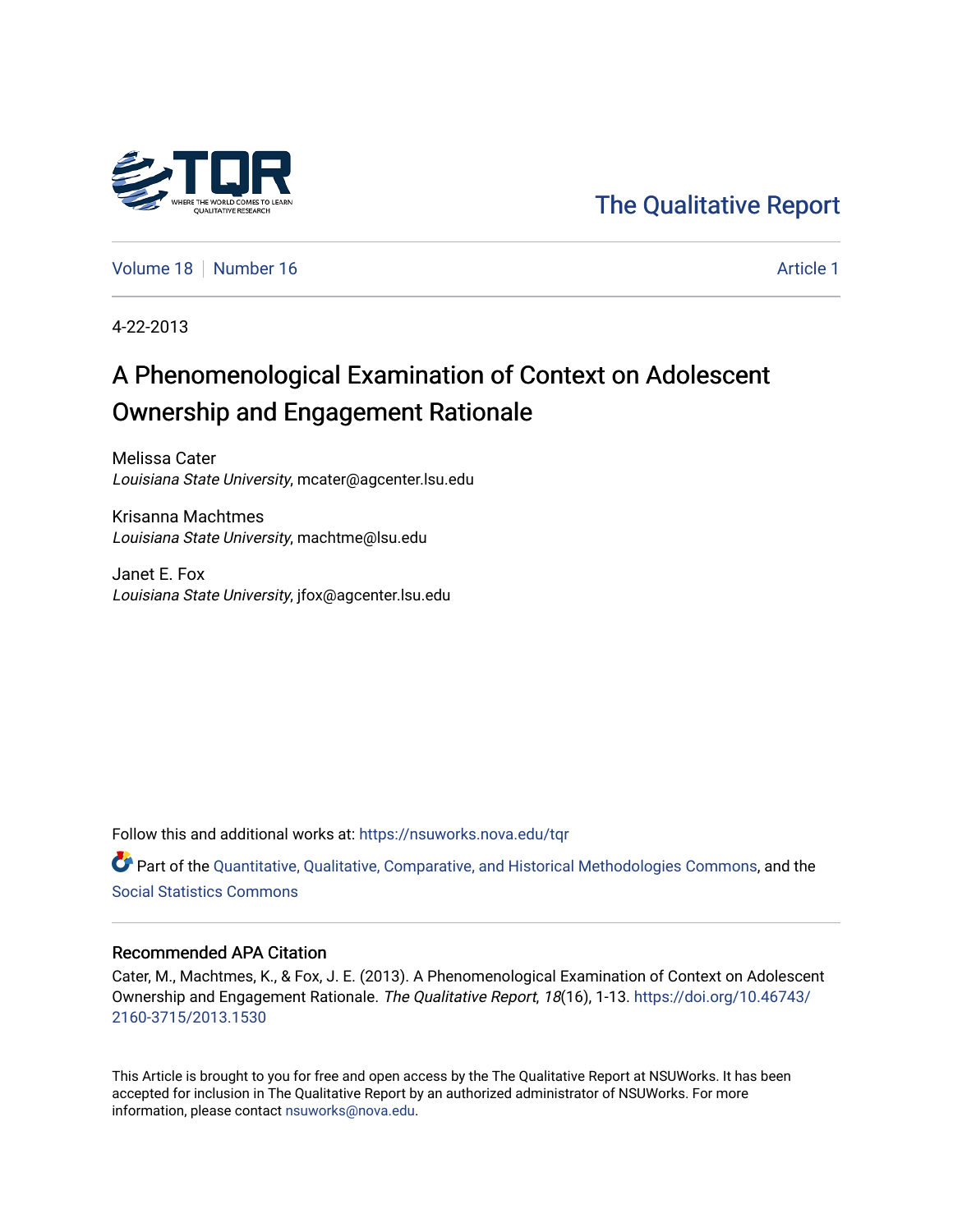

# A Phenomenological Examination of Context on Adolescent Ownership and Engagement Rationale

# Abstract

Youth ownership and engagement are foundational pieces of the service - learning cycle. Youth voice is posited as a promising practice for building engagement and ownership. As community programs search for proven methods of sustaining youth participation, research that examines the links between practice and outcomes is essential. This study is a phenomenological examination of how adolescents in a non formal youth development program make meaning of having a voice and its contributions to their ownership and engagement of the program. Findings indicate that an autonomy - supportive environment is a prerequisite for engagement and ownership to develop.

# Keywords

Youth Voice, Ownership, Engagement, Autonomy - Supportive Environment, Phenomenology

# Creative Commons License



This work is licensed under a [Creative Commons Attribution-Noncommercial-Share Alike 4.0 License](https://creativecommons.org/licenses/by-nc-sa/4.0/).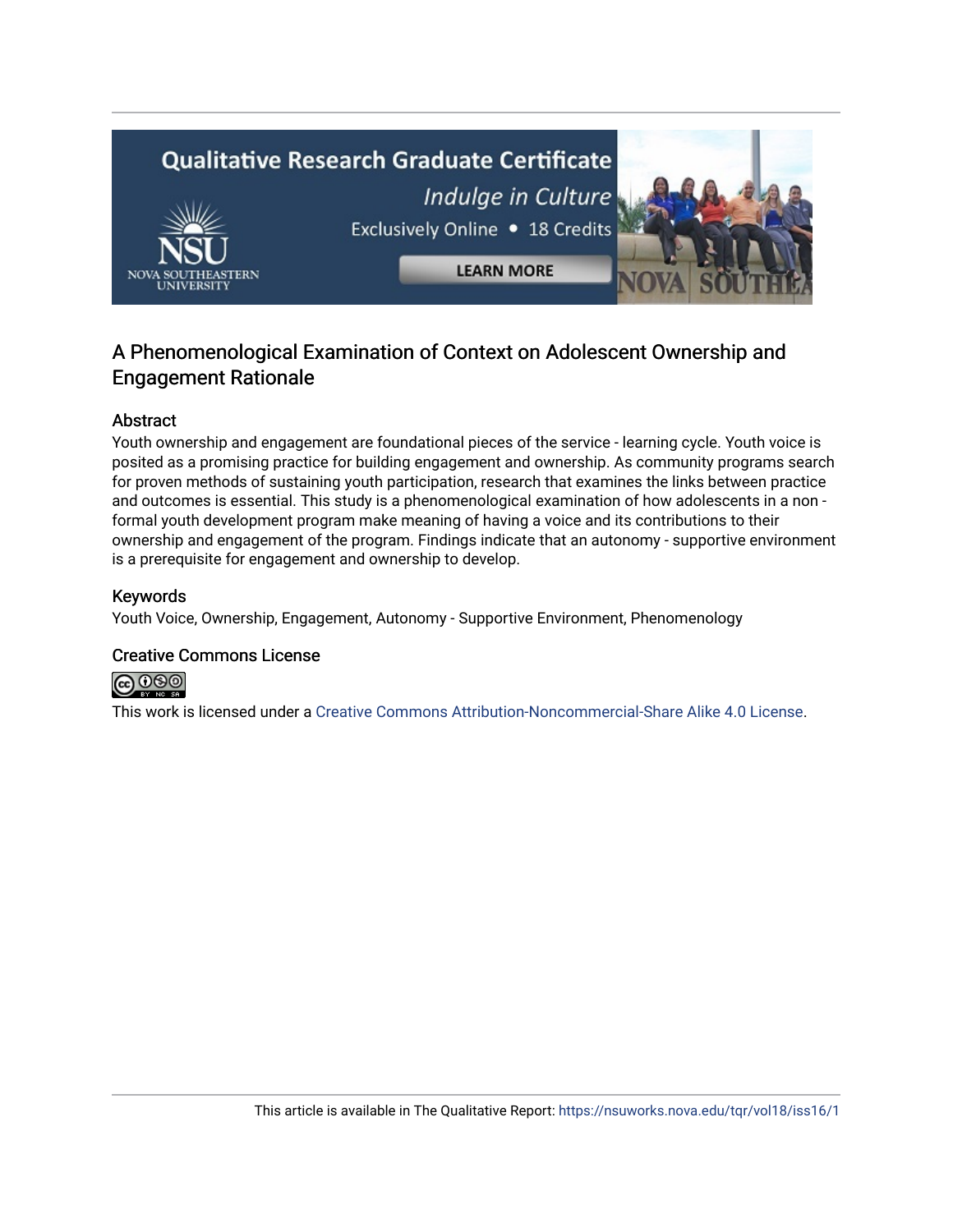

*The Qualitative Report* 2013 Volume 18, Article 31, 1-13 http://www.nova.edu/ssss/QR/QR18/cater31.pdf

# **A Phenomenological Examination of Context on Adolescent Ownership and Engagement Rationale**

Melissa Cater, Krisanna Machtmes, and Janet E. Fox Louisiana State University, Baton Rouge, Louisiana USA

*Youth ownership and engagement are foundational pieces of the servicelearning cycle. Youth voice is posited as a promising practice for building engagement and ownership. As community programs search for proven methods of sustaining youth participation, research that examines the links between practice and outcomes is essential. This study is a phenomenological examination of how adolescents in a non-formal youth development program make meaning of having a voice and its contributions to their ownership and engagement of the program. Findings indicate that an autonomy-supportive environment is a prerequisite for engagement and ownership to develop. Keywords: Youth Voice, Ownership, Engagement, Autonomy-Supportive Environment, Phenomenology*

Recent research has focused on the importance of retaining youth in high-quality programs as a means of achieving civic engagement outcomes, yet many out-of-school time programs suffer a high turnover rate of youth in their programs. It is becoming increasingly important for researchers to understand the characteristics of successful programs so that they may determine what factors contribute to retention (Little & Lauver, 2005). Why are some programs very successful at engaging youth while others seem to operate a "revolving door" program? While many factors may contribute to successful engagement, youth voice has received increasing scrutiny (Anderson-Butcher, 2005; Hart, 1992; Kellett, Forrest, Dent, & Ward, 2004; O'Donoghue, Kirshner, & McLaughlin, 2002; Weiss, Little, & Bouffard, 2005).

#### **Research Problem**

The purpose of this study is to explore the contextual factors surrounding how youth voice is supported in nonformal service-learning youth programs and how its presence or absence affects the ownership and engagement experienced by youth. Witt (2005) broadly defined youth voice as "the perception that one's opinions are heard and respected by others – particularly adults."

# **Significance of the Study**

Recent research has focused on the impact of service-learning in the lives of youth. Outcomes range from increased civic engagement (Celio, Durlak, & Dymnicki, 2011; Morgan & Streb, 2001) to development of life skills (Camino, 2005). While Americans are increasingly disengaged from the democratic process upon which the country was founded, researchers and practitioners alike have worked diligently to turn the tide of apathy by providing youth with the necessary resources for civic engagement (Putnam, 2005; Snell, 2010; Youniss & Hart, 2005). The achievement of the distal outcome of civic engagement points to a need to better understand the proximal outcomes that lead to civic engagement. Two of the proximal outcomes which drive civic engagement are the acquisition of and positive use of voice. This study, while situated in a localized context examining how voice develops through the interaction of youth and adults, has global implications for guiding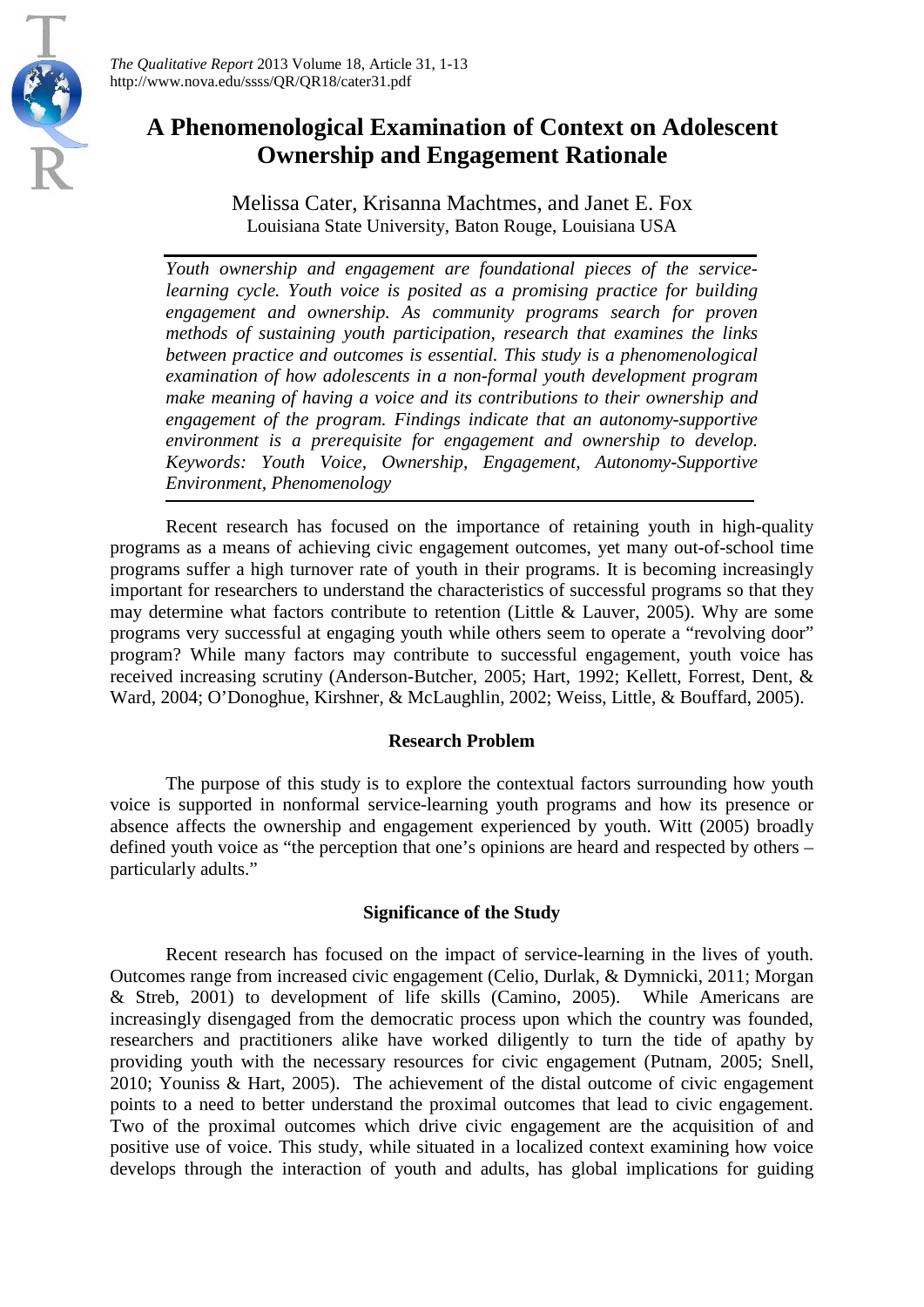adults in both paid and volunteer capacities working with youth in service-learning programs to more effectively support youth voice as a structure for achieving civic engagement. These results would be of use to both the adults working in non-formal youth development settings and to trainers and curriculum developers who support these workers.

#### **Youth Voice**

One of the cornerstones of building ownership in service-learning has been youth voice which has become synonymous with the idea of giving youth decision-making power. Witt (personal communication, March 5, 2008) broadly defines youth voice as "the perception that one's opinions are heard and respected by others – particularly adults." Mantooth and Hamilton (2004) place the definition of youth voice more explicitly within the realm of service-learning defining it as "listening to and engaging young people throughout the service learning process" (p. 4).

From a psychological theoretical perspective, youth voice is grounded within the need for autonomy, one of three basic needs described by cognitive evaluation theory, a sub-theory of self-determination theory (Ryan & Deci, 2000). Cognitive evaluation theory describes social and environmental factors that lead to higher levels of intrinsic motivation. In its simplest form, intrinsic motivation is conceptualized as a drive to learn because of the joy and challenge that is engendered in the individual, whereas extrinsic motivation involves external forces motivating a person to perform or engage for some external reward or outcome.

The need for autonomy is closely intertwined with the psychological needs for competence (feeling proficient) and relatedness (feeling connected) (Ryan & Deci, 2000). Autonomy is linked to internal locus of causality, which describes a person's belief that their actions originate within themselves (deCharms, 1968).

#### **Ownership and Engagement**

Youth ownership is often viewed as a cornerstone of the service-learning cycle. Many programs struggle with building youth ownership. This issue is deeply rooted in understanding the meaning of "ownership." Youth ownership is often described as feeling responsible for or caring about the outcome of something (Anderson-Butcher, 2005; Bartko, 2005; Kirshner, O'Donoghue, & McLaughlin, 2005; Wood, Larson, & Brown, 2009).

Autonomy-supportive environments are often seen as a mediator of ownership. They are characterized by high levels of trust and a balance of decision-making power between youth and adults and provide youth the opportunity to choose and to experience higher levels of engagement as they begin to realize that their choices have a positive effect on the future (Anderson-Butcher, 2005; Chirkov, 2009; Camino & Zeldin, 2002; Ennis & McCauley, 2002; Kellett, Forest, Dent, & Ward, 2004; Kirshner et al., 2005; O'Neill & Barton, 2005; Prilleltensky, Nelson, & Peirson, 2001; Royce, 2004; Valaitis, 2002). Autonomy-supportive adults act as facilitators, providing youth opportunities to determine their own goals and agendas while seeking to support intrinsic motivation (Reeve, 1998; Serido, Borden, & Perkins, 2011). The development of an internal locus of causality points to the connection between the proximal development of ownership and the distal outcome of civic engagement.

In a global sense, engagement may be defined as participation in a meaningful servicelearning experience (Kirshner et al., 2005). Engagement in formal education has long been defined in terms of behavioral engagement: observable behaviors such as time on task, effort, persistence, and seeking assistance when faced with learning obstacles (Linnenbrink & Pintrich, 2003). In the youth development field, and by default in service-learning programs, engagement has the same meaning in that we strive to keep youth behaviorally engaged.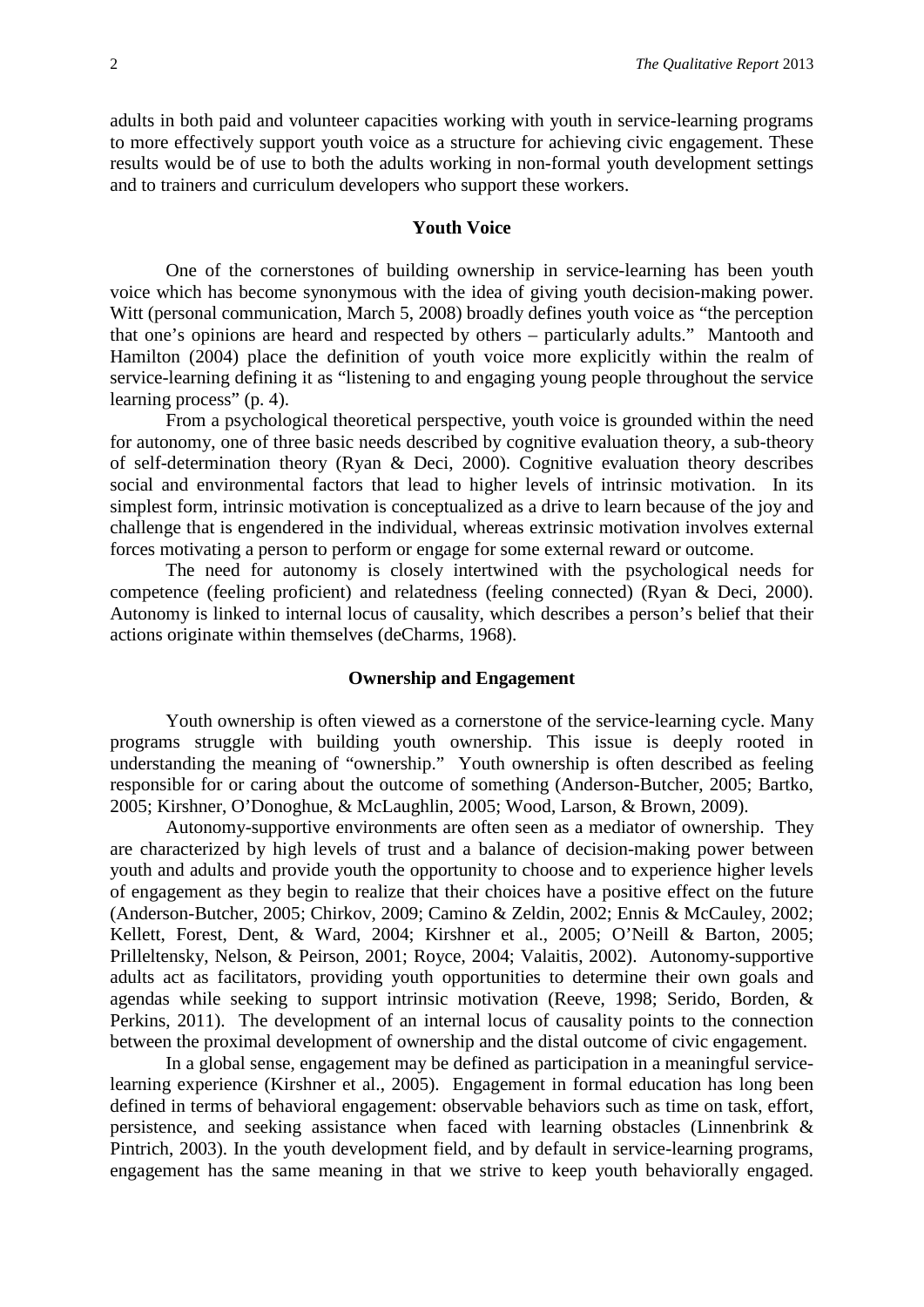However, the nature of non-formal service-learning programming is that youth choose to participate rather than being mandated to do so. The power to choose supports the idea that engagement encompasses much more than simply the behavioral. Instead, the term "meaningful," as used in the definition of engagement, alludes to the idea that there is a psychological component to engagement.

## **The Impact of Environment on Service-Learning Outcomes**

In non-formal settings, students are provided an opportunity from the very beginning of the service-learning process to determine what interests them and what is needed in the community. The center of decision-making power is shifted from adult control to a more even balance of control among adult program leaders, youth participants, and community partners (Cater, Machtmes, & Fox, 2008). Ryan and Deci (2000) observed that providing social contexts that enhance an individual's feelings of personal endorsement and choice led to more internalization and higher levels of engagement. Essentially, within the particular place of interaction youth who were internally motivated were more engaged.

This focus on context is an important distinction within service-learning research. Much of the service-learning research published to date is comprised of studies of college-age participants while studies of middle and high school age students are set within the classroom in the formal school system. There are few studies of the impact of youth voice in servicelearning in non-formal settings. Because so many of the studies are situated within a formal classroom setting, the dynamics of youth voice are different from that of a non-formal setting because of the restraints imposed by the very nature of the academic focus. These restrictions, while not explicitly noted as a limiting factor, are implicitly implied within the literature when the authors detail the parameters for choosing a project. The following example more clearly illustrates these boundaries:

The students can choose to learn the course material by traditional methods (research paper, group presentation, or oral report), or they can choose to give a set amount of out-of-class hours to a chosen community agency. The work that the student performs is always tied in with the academic learning of the course. For example, a student who is taking biology may choose to serve 15 hours during the course of a semester at the City Wetlands Project. The student may be doing water analysis and writing a paper on the learning experience instead of writing a library-based research paper on the topic of water analysis. (Prentice & Garcia, 2000, p. 20)

The choice that is implied in an educational setting is whether the student learns specified academic content by traditional, classroom-centered means or by non-traditional, service-learning participation. This classroom choice differs from the parameters of choice available in a non-formal setting where youth have the opportunity to assess the needs of the community and choose a project, and thus their own content, that is meaningful to both them and the community. Learning objectives are chosen based on the needs of the students and the project rather than having the academic content drive the project parameters. The lack of research on youth voice in a non-formal youth development setting was the determining factor for focusing this research on voice in that environmental context and how the context impacts youth ownership and engagement in the program (see Figure 1). This dearth of studies led to the questions explored in the present study.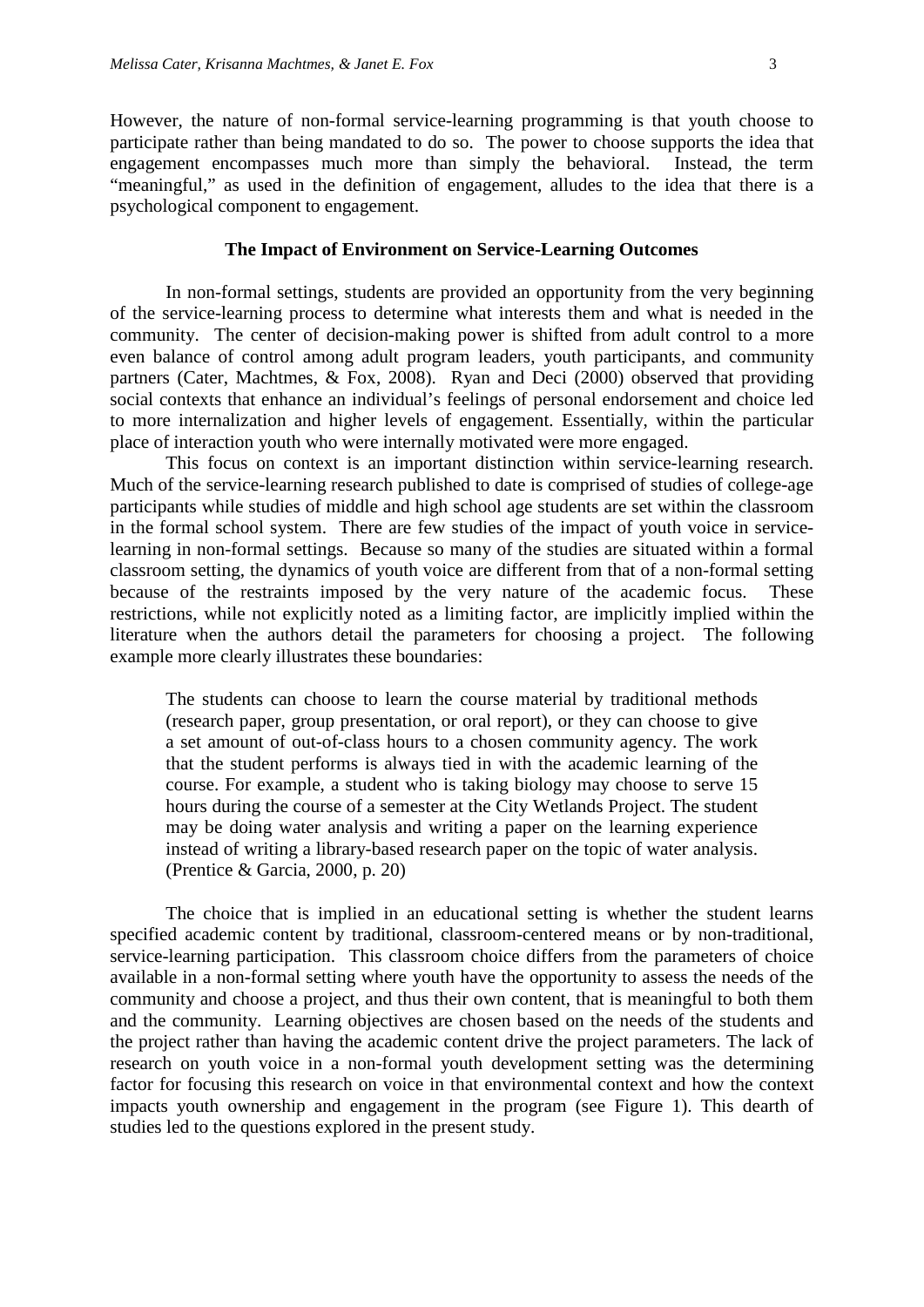

*Figure 1.* A model of the intersection of youth voice, ownership and engagement in a youth development context, and service-learning as a context for development.

#### **Methodology**

The purpose of this study was to better understand the role of youth voice in the development of ownership and engagement of youth participating in a service-learning program conducted in a nonformal youth development program. Phenomenology, a research genre that seeks to understand the lived experience of a group of people, provided the lens for understanding youth experiences (Moustakas, 1994; Rossman & Rallis, 2003).

### **Population and Sample**

Six youth were purposefully selected for the interview process based upon their participation in the meetings and upon their long-term connection with the program. Member participation in the meetings was defined as high intensity involvement, actively taking part in the meetings, freely voicing their thoughts and opinions, and frequently leading discussions in the meeting; medium intensity involvement, speaking up occasionally or offering thoughts and opinions but not leading discussions; and low intensity involvement, not speaking during meetings and seemingly only an observer of the group rather than a participant. Defining the intensity of participation allowed selection of individuals along the continuum of participation from non-participation to active, youth-led participation. This ensured that a wide range of perceptions would be represented in the interviews. Participants were recruited by verbal invitation from the primary researcher.

Another factor in the selection of participants was their long-term connection to the program. This connection was defined by youths' participation in the broader 4-H program beyond the local club. Youth who only attended the club meeting were described as having an overall low level of involvement, while youth who attended club meetings and three or fewer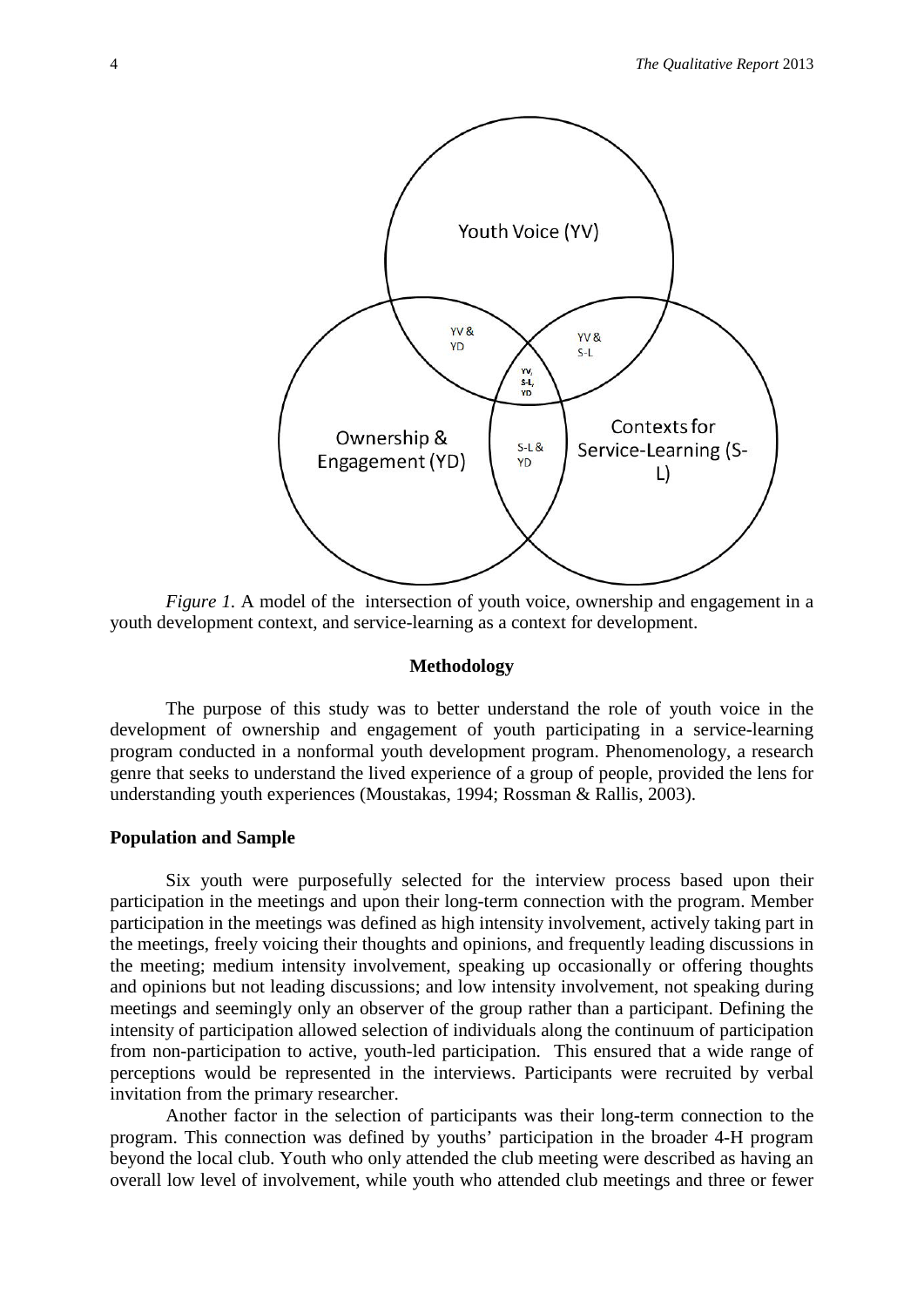out-of club 4-H events or activities had a medium level of involvement. Attending club meetings and either participating in three or more out-of-club events or in the parish junior leader club equated to a high level of involvement. This diversity of perspectives based on both breadth and intensity of experience was essential to understanding youths' experiences. Five out of the six interview participants were Caucasian with the remaining participant being African American. Five out of the six participants were female. The solitary male was the only high school senior who was interviewed. Four of the five females were high school juniors with the remaining female being a high school sophomore.

#### **Setting**

A northeast Louisiana teen 4-H club was intentionally selected for the study because of their active use of youth voice within the program. The club members chose servicelearning as their core purpose because they wanted to do something that would benefit their community.

#### **Guiding Interview Questions**

The guiding interview questions were as follows:

• What do you think of 4-H this year?

Probes: How's it going? Are you enjoying yourself? Do you think your attendance is important for your understanding? Why or why not?

• How involved are you in 4-H this year?

Probes: Are you more involved than you were last year? Why or why not? Has anything changed about 4-H this year? What has made this year different? How does this make you feel? How does this make you feel about your club? Do you like it more, less?

• Tell me about the things you are doing in your club this year.

Probes: Who's deciding what you do? Are the club members making decisions or helping to make decisions? Tell me about how this is working? What about the adults, do you think they make too many of the decisions? Do you think the members want to make decisions? How could the adults make it easier for club members to get to make the decisions?

• So do you think that the adults are listening to what you have to say?

Probes: What is it that adults do that let you know that they are listening? Do you think the adults respect your opinions? Other than listening to you, what are other ways that adults show that they respect your opinions? How do you feel about the adults that are part of the 4-H program? How do you think those adults feel about you?

• Do you think the work your club is doing is important? How?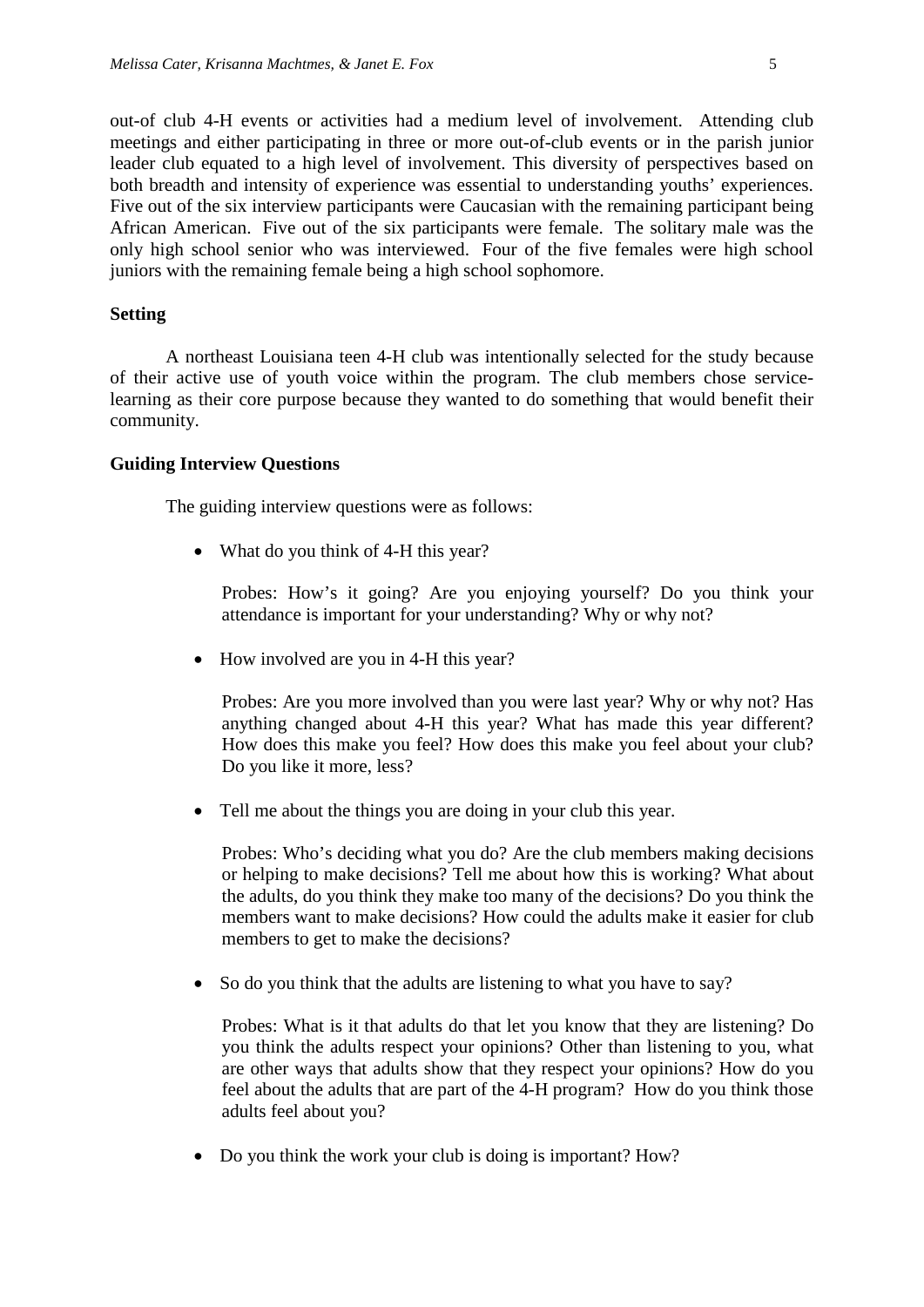Probes: Do you think the club members want the work of the club to be important? Why or why not? How could you see yourself making this club into one that does important things for your community or just yourselves?

#### **Data Collection**

An assent/consent form was signed by both the youth and a parent or legal guardian prior to the youth interviews. At the beginning of each interview, the youth was informed that his or her participation in the interview was not mandatory and that the interview could be terminated at any time during the process. The names of the youth interviewees, as well as youth and adult program participants, were changed to protect their privacy.

#### **Data Analysis**

Interviews were conducted until data saturation was reached. All interviews were transcribed and reviewed by researchers. Data saturation was achieved when no new themes emerged from the interviews. Interviews were digitally recorded, transcribed, and analyzed using a general inductive approach. Using the modified van Kaam method described in Moustakas (1994), relevant expressions from each youth's experience were initially listed.

Horizons were achieved by documenting and listing each expression of information received from each participant (Moustakas, 1994). This horizonalization gave equal value to each phenomenon. Some statements contained multiple insights. Upon further examination, new horizons were revealed each time the data were viewed (Lee & Koro-Ljungberg, 2007). Data were then reduced and eliminated by examining them within the parameters of determining if they were critical to understanding the experience and whether or not it was possible to "abstract and label" (Moustakas, 1994, p. 121) the experience. Those which did not meet these conditions were eliminated. The remaining horizons represented the invariant constituents. The next step was to develop clusters and themes among these invariant constituents. The authors worked together to develop a coding frame that was used by the first author to code the transcripts. Similar phenomena were clustered together and a descriptive label was assigned to the group of experiences. Transcripts were read and reread as new themes emerged. These labels, or themes, were confirmed by checking them against the interviewee transcripts and by triangulating with the data analysis of the second and third authors. Individual textural-structural descriptions were developed for each youth interviewee. The structural description provided a vibrant depiction of the fundamental dynamics of the experience drawn within individual textural-structural accounts. Through reflection and rigorous analysis, the overall experiences drawn from the population were developed for the entire group of participants as a whole, including the incorporation of individual textural-structural descriptions into a creation of meanings and themes that account for the feelings and thoughts surrounding the experiences within the study (Lee  $& Koro-$ Ljungberg, 2007; Moustakas, 1994). From these individual textural-structural descriptions, the researcher developed a composite textural-structural description of the meanings representing the essences of the phenomenon for the group.

QSR Nvivo software was used during analysis to assist with coding and to connect themes within and across interviews. Rigor and trustworthiness of findings was addressed by the lead researcher transcribing the data immediately following the interviews, through the use of member checks, and by triangulating findings with the researcher observational journal that was kept throughout the research project.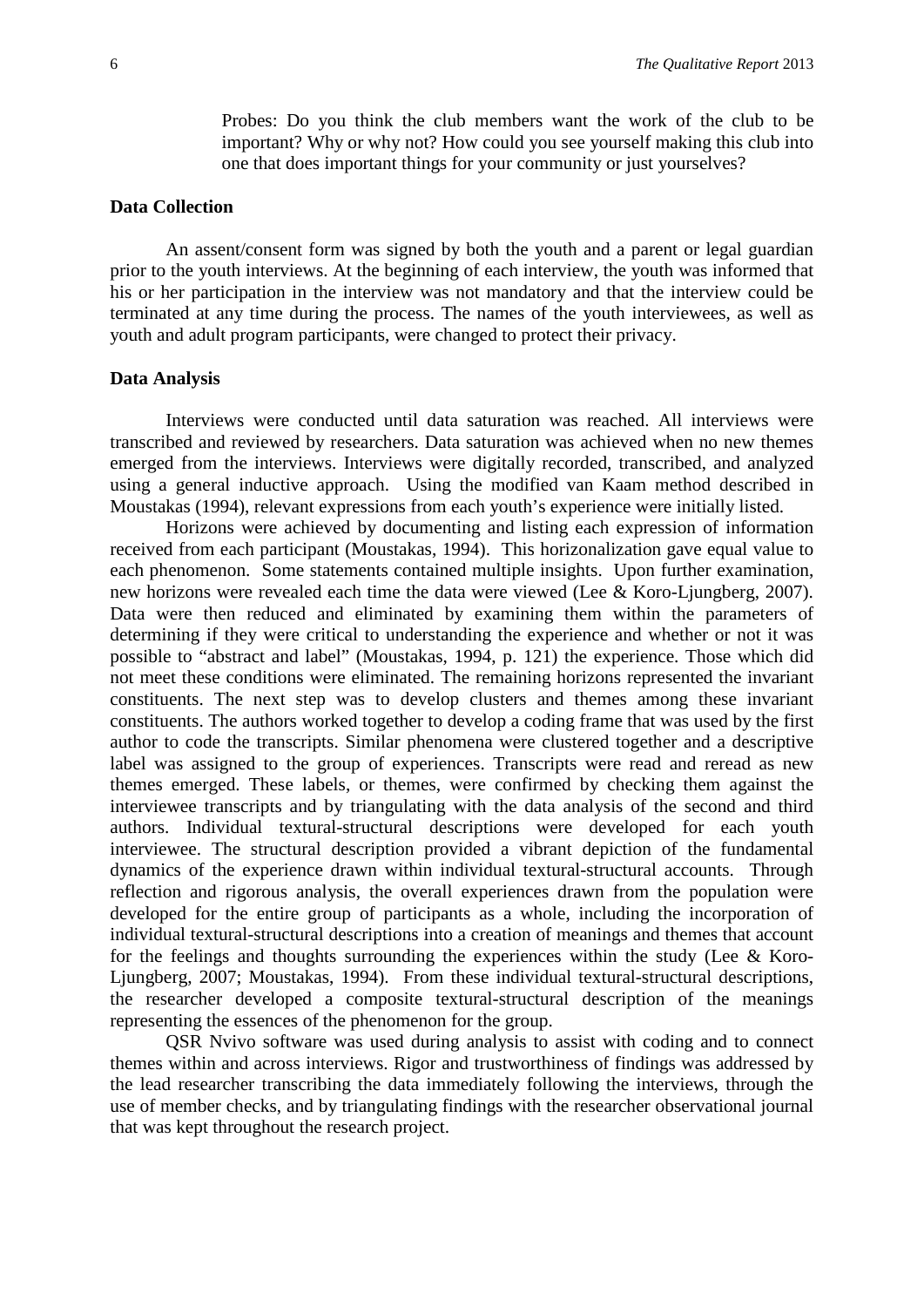#### **Primary Researcher Role and Background**

The lead researcher's role was program facilitator, formal interviewer and participant observer. A list of guiding questions was used to guide participant conversations surrounding their sense of ownership and engagement in the program and to elucidate the development of their relationship with adults in the program.

The lead researcher's background both as a youth educator and a certified classroom teacher contributed to her understanding of adolescent development of voice. One particularly significant experience that shaped her thinking was faced during undergraduate school when she worked at a children's home as a youth mentor/trainer. Her interactions with youth who either did not have family or were no longer living within a birth family environment exposed her to a group of adolescents who expressed feelings of powerlessness and voicelessness. Her later work as a teacher's assistant in adult continuing education computer classes showed her a different type of voicelessness as adults struggled to master concepts that felt completely foreign to them. She obtained teacher certification through a non-traditional educator training program while working as a classroom teacher and taught in a formal school setting for six and one-half years. She worked for more than 10 years as a 4-H youth development educator in a non-formal setting and has for the last 4 years provided leadership to evaluations of the state 4-H youth development program. This researcher acknowledges that these experiences have shaped her thoughts about the abilities of youth to create and implement projects and have impacted her thoughts on the roles that adults traditionally assign to youth.

Two strategies were fundamental to preventing researcher bias in this study. First, the researcher is a member of a youth development research community of practice with whom the study was discussed. This group of colleagues plays a critical role in aiding members both in the design and analysis stages of research by providing a space for discussion and feedback and for surfacing potential biases. The second strategy used by the primary researcher to prevent bias was having reviewers who did not share the same youth development background as the researcher as part of the research team.

## **IRB Procedures**

Research projects which include human subjects are required to undergo review by the Louisiana State University Institutional Review Board. This group reviews the purpose and procedures for the research proposal to ascertain that participants are not subjected to harm and that measures are taken to protect the participants and their privacy. This study was approved for implementation (#3330) by the Louisiana State University Institutional Review Board for Human Subject Protection.

#### **Ethical Dilemmas**

As a result of the interviews, sensitive information could be revealed to the interviewer. Depending on the nature of the information revealed, the researcher had various courses of action that could be considered. Because the interviewees were youth, there was the possibility that information could be revealed that was pertinent to a child's welfare. In such a case, as a mandatory reporter the researcher was required to report the information to child protection officials in the home parish of the subject and child. In other cases, the interviewee may have revealed information of a personal or embarrassing nature. As per the Statement of Informed Consent, the researcher protected the participant's right to privacy and did not disclose information of an embarrassing or personally damaging nature nor did the researcher use such information when compiling the data for analysis and interpretation. The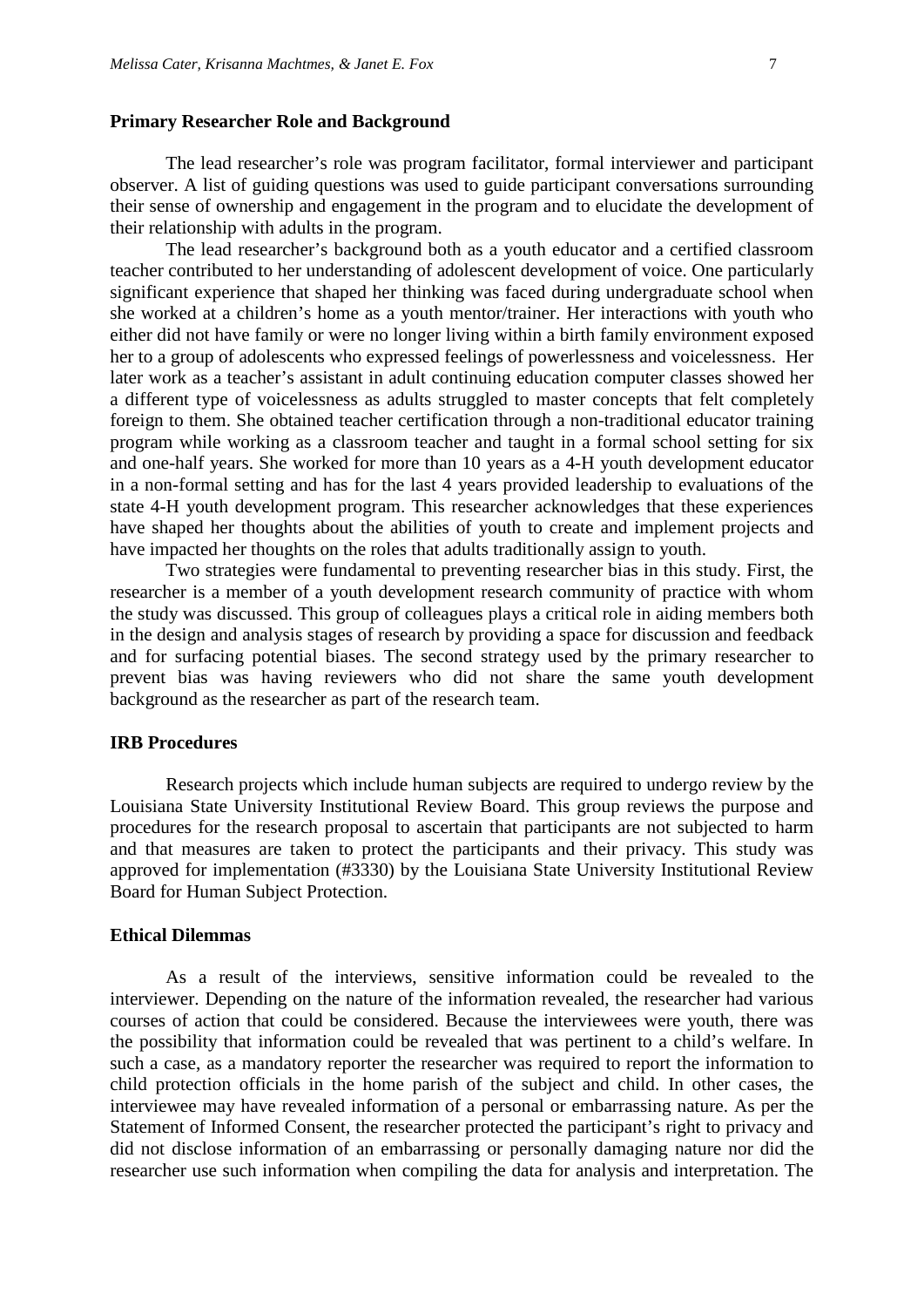responsibility of keeping the interview on-topic rested with the interviewer. It was the researcher's responsibility to direct the interview in such a manner that the person felt comfortable enough to answer the questions but not pressured to reveal information that was not relevant to the purpose of the study.

#### **Results**

Following data analysis, three themes emerged from examination of the interviews. These themes included youth's understanding of the autonomy-supportiveness the adults in the program, the meaning they made of their engagement in and ownership of the program, and their perceptions of self and others as advocates, networkers within the program who helped others' voices to be heard. Inter-rater reliability analysis was established by the second and third authors and was at 95%.

#### **a. Awareness of Autonomy-Supportiveness of Adults**

A common thread throughout each of the interviews was that youth felt they were respected and that their ideas had taken center stage. Youth supported their understanding of feeling respected by citing that adults listened to their opinions. Jenny reported feeling ". . . like more voices are being heard, you know. And it just . . . it makes me feel more accepted and just that I'm of more importance than just somebody sitting on the seat."

This sense of being respected was contrasted with previous experiences in the club where youth felt as if their role was passive and their function in the club meeting was to participate in educational programs, not create the programs. Karen said "It's different. We rarely did anything last year because they didn't like really hear our opinions."

Youth described the leaders' interactions with them as encouraging because they were always challenging them to consider new and different possibilities. One participant noted that the adults' role had noticeably changed: "Y'all really act like a guide or a leader. I mean y'all don't . . . you're not a dictator."

All of the youth attested to feeling as if they were being heard, both by the adults and their peers. When asked how they knew they were being heard, all of the youth reported that every idea was written down. As one individual noted that "Every idea that we had we wrote down whether it could or could not be done. We didn't evaluate that. We took their [other club members] ideas and then we evaluated them."

One youth even noted that she read her peers' body language as a sign that they were listening to her, "... when I see people's body language, like they're turned towards me... Or maybe they disagree with me and then they make "ooh" noises and stuff like that. I feel like I'm getting a response from them."

Another important indicator that youth felt supported in being autonomous was their descriptions of the adults' role in facilitating their democratic process. One youth described the adults efforts to keep them focused, yet ". . . they're not making the decisions. We did, we took a vote on if they [the members] were satisfied with the events that we're working for. If they weren't then we discussed them."

Through these accounts youth describe specific observable behaviors, from both adult leaders and peers, which let them know they were respected, their voice was heard, and they held decision-making power.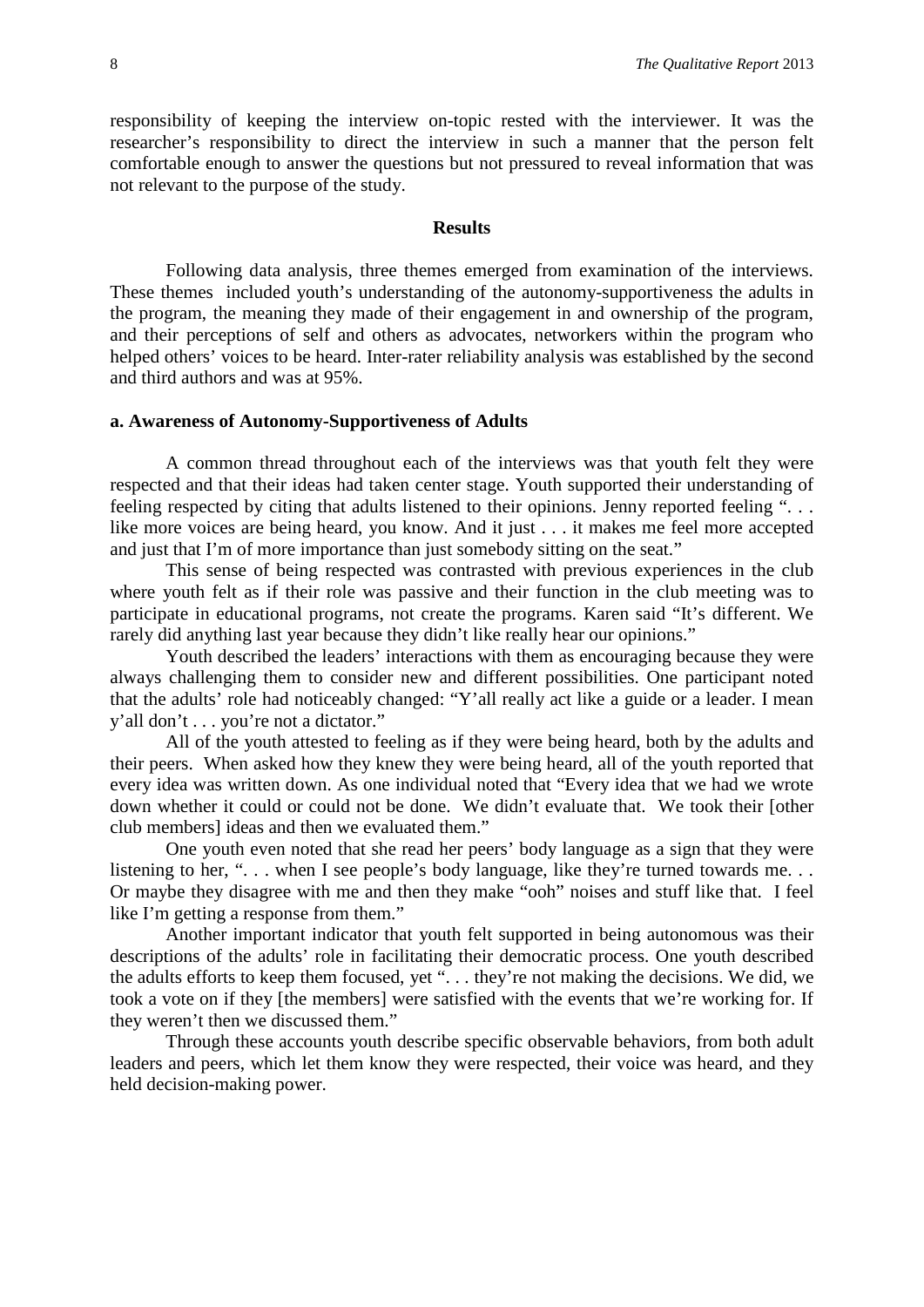#### **b. Perceptions of Ownership and Engagement**

A feeling of trust in others seemed to undergird youth engagement. One youth shared that members of the club were unsure about making decisions at the beginning of the year. Members were simply following the crowd rather than voicing their own opinions. Yet as the year progressed, he noticed that "more and more people . . . are stepping out of their comfort zones and actually voicing their true opinion rather than following others."

Youth also spoke of their pride in the work they were doing and the feeling that they were creating something of value to others:

We're actually doing stuff. We're not just going to meetings and sitting there reading our little flyer. We're starting something. We're getting involved. This is what 4-H does. You know this is our hands part of 4-H. . . Younger children who are in 4-H . . . look up and say "Wow!" This is what 4-H did. It makes them want to get more involved.

Youth also described the importance of being an active participant in the club:

I'm a quiet person. I really didn't understand why I spoke up. But I do now, because I am passionate about it. And I feel that my role is to make sure that it goes through and to do whatever I can just to see that everything goes through smoothly.

Attendance at the meetings was particularly important. "If you don't [attend meetings] you miss out on what we did and it may not be enough people there to vote on stuff." Youth understood that not only their own attendance, but the attendance of their peers, was essential to the functioning of the club: "Without attending the meetings, they [the members] have no clue what's going on. Without being at the meetings they can't have their say or their word or their two cents put in to what's going on in the club. There's no use to be in 4-H."

Youth expressed feeling that their work would make a difference to others. "I'm helping change things for the better and stuff. And being more involved in it. It makes me feel like I am somebody. That I can do something. I can really make a change." Another youth said, "The work that you're doing actually makes you feel like you can make your world a better place. You can make a change."

Youth also described feelings of influence in the program. As one female participant stated, "Usually the under-classmen will listen . . . they look up to you [the older students]."

#### **c. Recognition of Self and Others as Advocates**

The last theme to emerge was that of youth seeing either themselves or others helping club members' voices to be heard. "You always have your quiet ones. Like Jana. Jana's real quiet. I'm usually with her and whatever she says she . . . some people usually tell what they think to me because they know I'll say it. I have class with Jenny and we've learned what some of the others think but they're not as talkative or something as me. So we all talk about everything. We get to hear their opinions, too. So come next time [at the club meeting] we also mention what they think, too." Essentially, someone acted as an advocate for another person or group of people. The reasons why youth perceived the need for an advocate varied. One youth observed that she spoke up for more timid members of the 4-H club.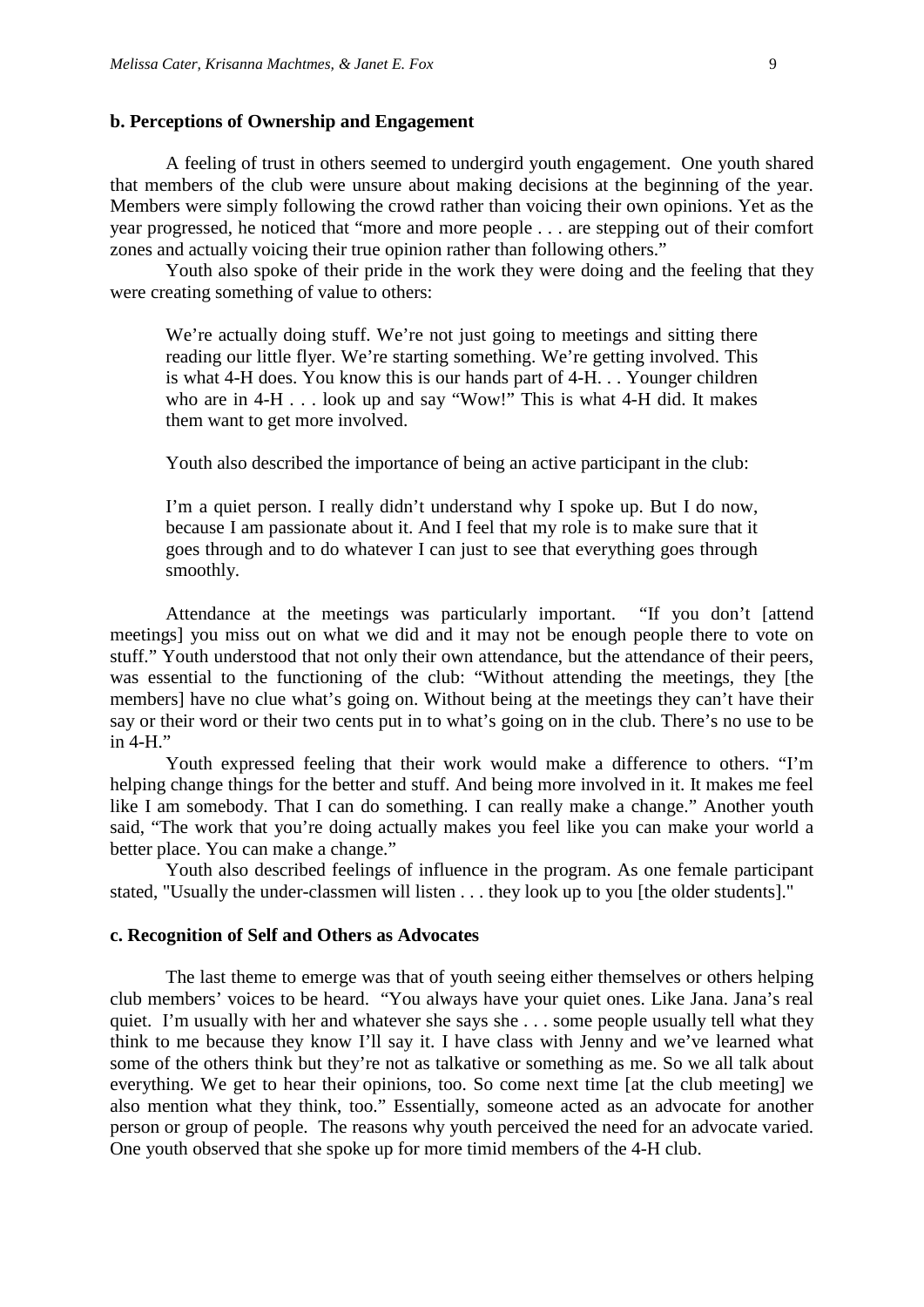Youth also reported knowing people who were known for speaking up for others in the group. "We have a few prominent people who usually present ideas. Or someone will tap them on the shoulder and say 'well ask about this.'" This advocacy was important because youth recognized that these ideas would otherwise never be presented.

Their leader, Mrs. Abbot, was also recognized as someone with power who could help their voices to be heard by other members. "We present an idea to her and she uses her power . . . you know kind of takes our ideas and brings it out to the rest."

Another youth spoke of his role in making sure all of the voices were heard. "There were a lot of times when it was just chaos. Everybody had an opinion . . . and [I would] stand up and just say it, 'Hey, we know everybody has something different to say. Just take turns.'"

#### **Discussion**

The successful integration of youth voice in any service-learning program is heavily dependent upon the climate of that program. Youth make meaning of autonomy support in a variety of ways; however, the youth in this study show much of their meaning-making via observable behavior cues. With regard to this study, the youth understood that they were respected because their opinions were solicited and adults listened. Youth knew that adults were listening because they wrote down their ideas and continued to ask them to share ideas. This highlights the importance of regular discussions between youth and adults which allow for reciprocated feedback, guidance, and opportunities for reflection. Discussion provides a way for both youth and adults to achieve clarity and to bring meaning to the experience. To promote treating youth as an equal partner, adults may require coaching and training to help them understand and appreciate what youth bring to the table (Cater, Machtmes, & Fox, 2008; Fox, Tarifa, & Machtmes, 2008).

An autonomy-supportive environment is a prerequisite for youth being able to have a voice and thus move to the stages of engagement and ownership. This finding is similar to that of youth in autonomy-supportive classrooms (Reeve & Jang, 2006; Reeve, Jang, Carrell, Jeon, & Barch, 2004). Trust undergirds this process, and the more trust that youth have in themselves, the adult leaders, and their peers the more willing they are engage in the decisionmaking process. As youth recognized the importance of their work, attendance and active participation in the program became much more important to them. Yet youth were not only engaged behaviorally. The psychological aspect of engagement came through clearly as they described the difference their work could make to others. The work became very meaningful to them. It is important to design meaningful service-learning experiences with the recipients of service as well as work alongside with service recipients to insure that the service is actually meeting their needs. With indirect service-learning experiences, non-formal educational organizations must pay special attention to helping youth recognize the difference they are making as a result of their service-learning project.

Cited as an important factor to engagement and ownership, youth serve out of a motivation to make a difference in the lives of others. This aligns with other volunteer motivation studies supporting the concept that volunteers donate their time to organizations and causes because of altruistic or humanitarian motives (Brudney, 1993; Clary & Snyder, 1991; Davis, Hall, & Meyer, 2003; Farrell, Johnston, & Twynam, 1998; Finkelstein, 2007; Penner & Finkelstein, 1998). Given the motive of humanistic value, non-formal educational organizations should promote service-learning projects as an avenue to make a difference in the lives of others.

Youth clearly see the power of adults and recognize that the power is also theirs to wield because the adult gives both voice and legitimacy to their ideas. The idea that youth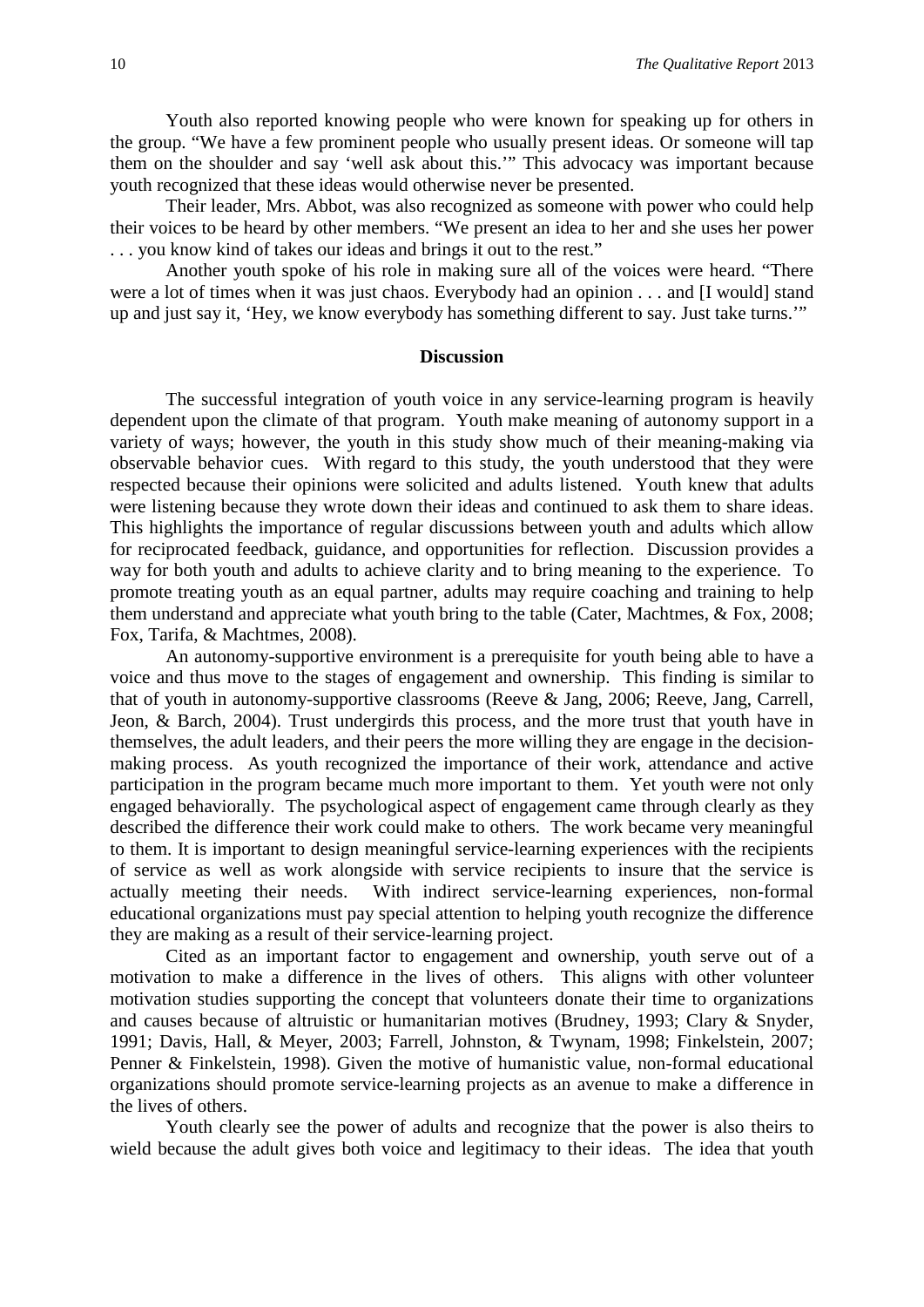understand this power, as well as seeing themselves as people who can help others voices to be heard, raises an intriguing question. How does advocacy fit as a construct of youth voice?

Clearly, in this study youth voice is mediator of ownership and engagement and may most easily be generalized to other non-formal youth serving organizations, particularly in rural communities. As we strive to move our service-learning programs to the next level, weaving youth voice throughout the process, from inception to culmination, should not be just another box that we check. Instead, it should be given the same time, effort, and thoughtful inclusion as the more traditional aspects of the process.

One limitation of this study is the small, rural sample. Future research may seek to discern if differences exist between youth from rural places of residence versus urban residences. Additionally, maturation may serve as a mediator of ownership and engagement. Future studies should compare the responses of 13-15 year olds with 16-18 years to determine what role, if any, age bears among voice, engagement, and ownership.

#### **References**

- Anderson-Butcher, C. (2005). Recruitment and retention in youth development programming. *The Prevention Researcher, 12*(2), 3-6.
- Bartko, W. T. (2005). The ABCs of engagement in out-of-school-time programs. *New Directions for Youth Development, 105,*109-120.
- Brudney, J. L. (1993). Volunteer involvement in the delivery of public services: Advantages and disadvantages. *Public Productivity & Management, 3*, 283-297.
- Camino, L. (2005). Youth-led community building: Promising practices from two communities using community-based service-learning. *Journal of Extension, 43*(1). Retrieved from http://www.joe.org/joe/2005february/a2.php
- Camino, L., & Zeldin, S. (2002). From periphery to center: Pathways for youth civic engagement in the day-to-day life of communities. *Applied Developmental Science, 6*(4), 213-220.
- Cater, M., Machtmes, K., & Fox, J. (2008). An examination of youth voice via quasiexperimental methodology. *Journal of Youth Development, 3*(2). Retrieved from [http://data.memberclicks.com/site/nae4a/JYD\\_080302final.pdf](http://data.memberclicks.com/site/nae4a/JYD_080302final.pdf)
- Celio, C., Durlak, J., & Dymnicki, A. (2011). A meta-analysis of the impact of servicelearning on students. *Journal of Experiential Education, 34*(2), 164-181.
- Chirkov, V. I. (2009). A cross-cultural analysis of autonomy in education: A selfdetermination theory perspective. *Theory and Research in Education, 7*(2), 253-262.
- Clary, E. G., & Snyder, M. (1991). A functional analysis of altruism and prosocial behavior: The case of volunteerism. In M. Clark (Ed.), *Review of personality and social psychology* (Vol, 12, pp. 119-148). Newbury Park, CA: Sage Publications.
- Davis, M. H., Hall, J. A., & Meyer, M. (2003). The first year: Influences on the satisfaction, involvement, and persistence of new community volunteers. *Personality and Social Psychology Bulletin, 29*, 248-260.
- deCharms, R. (1968). *Personal causation: The internal affective determinants of behavior*. New York, NY: Academic Press.
- Ennis, C., & McCauley, M. T. (2002). Creating urban classroom communities worth of trust. *Journal of Curriculum Studies, 34*(2), 149-172.
- Farrell, J. M., Johnston, M. E., & Twynam, G. D. (1998).Volunteer motivation, satisfaction, and management at an elite sporting competition*. Journal of Sport Management, 12*, 288-300.
- Finkelstein, M. A. (2007). Correlates of satisfaction in older volunteers: A motivational perspective. *The International Journal of Volunteer Administration, 24*(5), 6-12.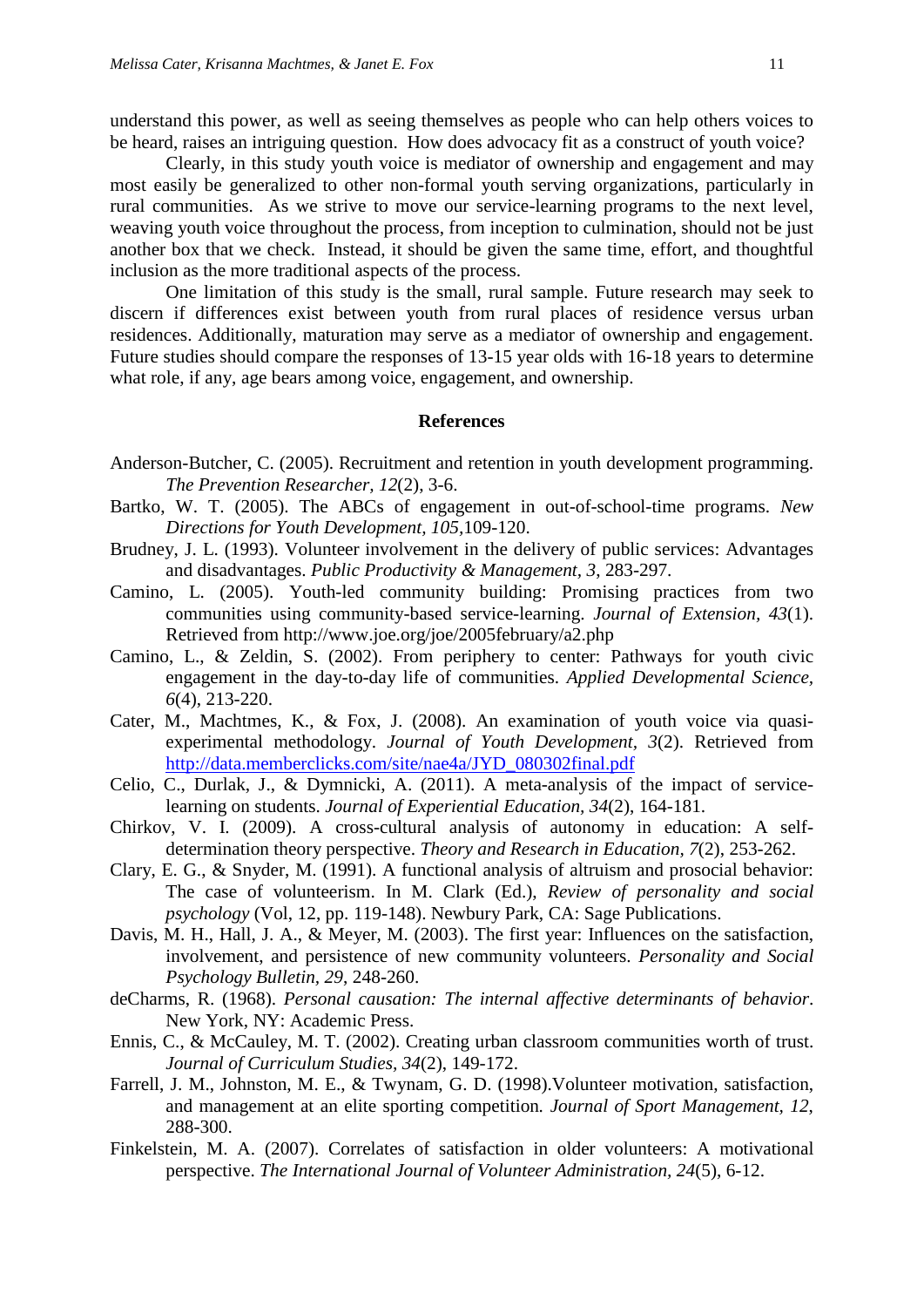- Fox, J. E., Tarifa, T., & Machtmes, K. (2008). A qualitative examination of youth voice in the decision-making process within the 4-H Youth Development program: Promoting promising practices to overcoming barriers. *Journal of Youth Development, 3*(3). Retrieved from [http://data.memberclicks.com/site/nae4a/JYD\\_09080303\\_final.pdf](http://data.memberclicks.com/site/nae4a/JYD_09080303_final.pdf)
- Hart, R. (1992). *Children's participation: From tokenism to citizenship*. Florence, Italy: UNICEF/International Child Development Center.
- Kellett, M., Forrest, R., Dent, N., & Ward, S. (2004). "Just teach us the skills please, we'll do the rest": Empowering ten-year-olds as active researchers. *Children & Society, 18*, 329-343.
- Kirshner, B., O'Donoghue, J., & McLaughlin, M. (2005). Youth-adult research collaborations: Bringing youth voice to the research process. In J. Mahoney, R. Larson, & J. Eccles (Eds.), *Organized activities as contexts of development: Extracurricular activities, afterschool and community programs* (pp. 131-156)*.*  Mahwah, NJ: Lawrence Erlbaum Associates.
- Lee, I., & Koro-Ljungberg, M. (2007). A phenomenological study of Korean students' acculturation in middle schools in the USA. *Journal of Research in International Education, 6*(1), 95-117*.*
- Little, P., & Lauver, S. (2005). Engaging adolescents in out-of-school time programs: Learning what works. *The Prevention Researcher, 12*(2), 7-10.
- Linnenbrink, E., & Pintrich, P. (2003). The role of self-efficacy beliefs in student engagement and learning in the classroom. *Reading & Writing Quarterly, 19*, 119-137.
- Mantooth, L., & Hamilton, M. P. (2004). *4-H service learning standard and best practice guide*. Knoxville, TN: University of Tennessee. Retireved from http://www.utextension.utk.edu/4h/sos/acrobat/4-HServiceLearning.pdf
- Morgan, W., & Streb, M. (2001). Building citizenship: How student voice in service-learning develops civic values. *Social Science Quarterly, 82*(1), 154-169.
- Moustakas, C. (1994). *Phenomenological research methods*. Thousand Oaks, CA: Sage.
- O'Donoghue, J., Kirshner, J., & McLaughlin, M. (2002). Introduction: Moving youth participation forward. *New Directions for Youth Development, 96,* 15-26.
- O'Neill, T., & Barton, A. (2005). Uncovering student ownership in science learning: The making of a student created mini-documentary. *School Science and Mathematics, 105*(6), 292-301.
- Penner, L. A., & Finkelstein, M. A. (1998). Dispositional and structural determinants of volunteerism. *Journal of Personality and Social Psychology, 74*, 525-537.
- Prentice, M., & Garcia, R. (2000). Service learning: The next generation in education. *Community College Journal of Research and Practice, 24,* 19-26.
- Prilleltensky, I., Nelson, G., & Peirson, L. (2001). The role of power and control in children's lives: An ecological analysis of pathways toward wellness, resilience and problems. *Journal of Community & Applied Social Psychology, 11*, 143-158.
- Putnam, R. (2005). The civic enigma. *The American Prospect, 16*(6), 33.
- Reeve, J. (1998). Autonomy support as an interpersonal motivating style: Is it teachable? *Contemporary Educational Psychology, 23*, 312-330.
- Reeve, J., & Jang, H. (2006). What teachers say and do to support students' autonomy during a learning activity. *Journal of Educational Psychology, 98*(1), 209-218.
- Reeve, J., Jang, H., Carrell, D., Jeon, S., & Barch, J. (2004). Enhancing high school students' engagement by increasing their teachers' autonomy support. *Motivation and Emotion, 28,* 148-169.
- Rossman, G., & Rallis, S. (2003). *Learning in the field* (2nd ed.). Thousand Oaks, CA: Sage Publications.